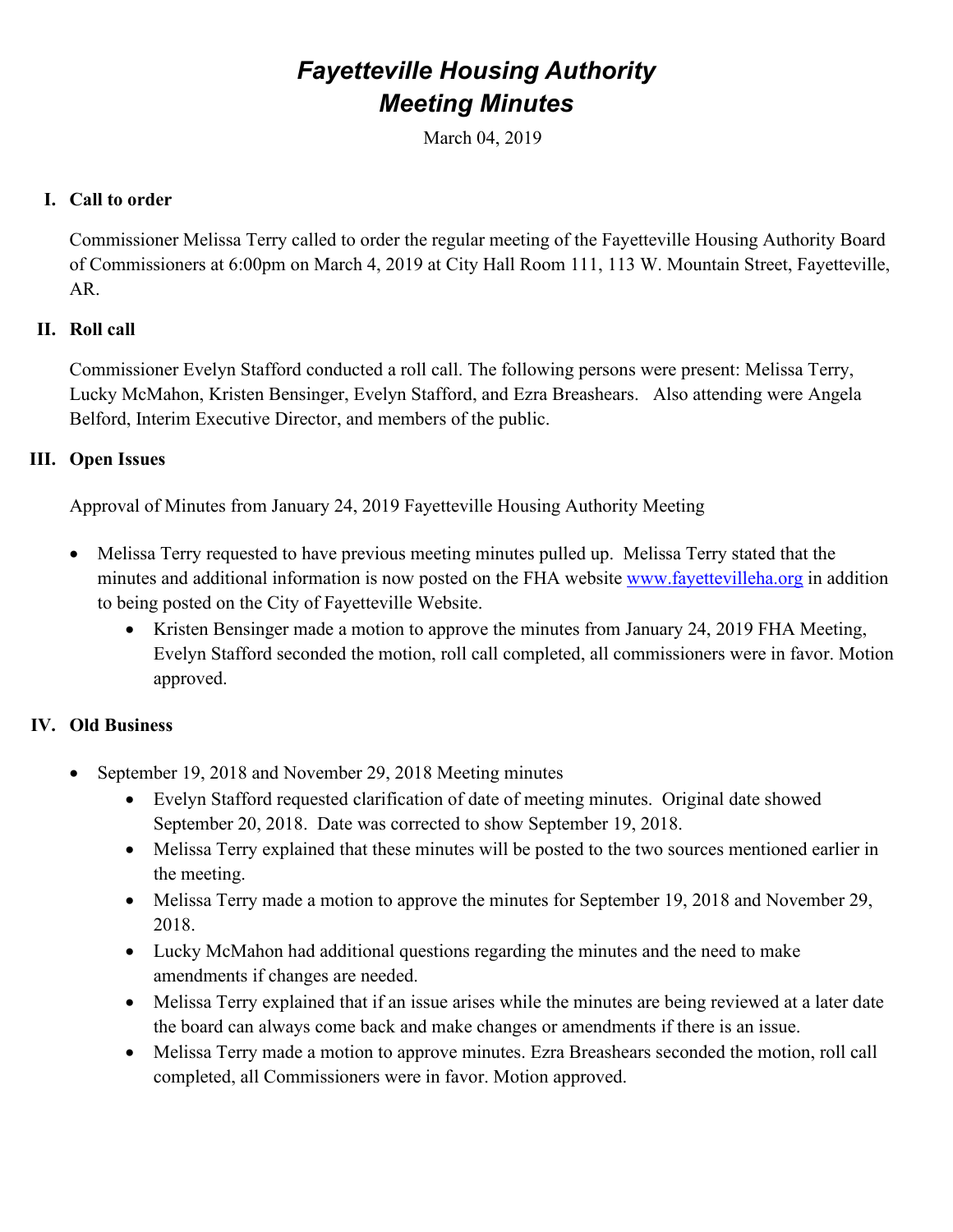#### **New Business**

- Update on Willow Heights Community Fundraiser
	- Solomon Burchfield provided an update on Willow Heights Community Fundraiser. Fund raiser was done through a go fund me. A total of \$15,000 was raised. \$11,000 was spent and there is \$4000 left over in a designated bank account that is restricted for this project. As money is spent on Willow Heights the donors are notified or what the donation is being used for. This ensures that the donor agrees with the decisions being made regarding their donation.
	- Melissa Terry stated that funds were raised in three days. 7hills was the fiscal agent and all the donations went through 7hills as they are a non-profit organization.
	- Additional information was discussed regarding the playground equipment and who runs the daycare on site. Scholarships are currently being offered for children that allows more children to participate.

# **Staff Report – Interim Executive Director Angela Belford**

- Organization Chart
	- Angela Belford provided a statement regarding the updated organizational chart. The organization audit in 10/2018 to allow for anticipated selections for the next budget year. Stated the voucher program has gotten pushed out nicely and Victoria Dempsey will become the new Program Manager. Angela Belford also provided a list of voucher program and public housing employees.
	- Angela Belford provided additional information regarding the renovation and that Jenny Harenza will be taking on a lot of extra administrative duties when it comes to the renovation.
- Emergency Grants and Contracts
	- Angela Belford explained information regarding Emergency Grants and contracts. She continued to discuss the procurement policy and the Prebid construction meeting. Commissioner Ezra Breashears had previously talked to Angela Belford about tenants possibly volunteering to relocate during renovations and if there are any additional perks, they can receive within HUD guidelines.
	- Discussion took place between Angela Belford and the Commissioners regarding the phases of the renovation project.
- TBRA Tenant Based Rental Assistance
	- Angela Belford explained that TBRA comes through the state and runs through just like Section 8. The goal of this program is to get people of the Waiting List for Section 8 earlier. If the waiting list go to the point where it was 12 months out, then the individual could be on TBRA for a year and then would roll onto the Section 8 program. This would eliminate a 24 month wait time for an individual searching for housing. TBRA also allows administrative fees and application fees and is a federally funded program.
- Outsourcing Human Resources
	- Angela Belford explained that the payroll has been being processed in house, however, she has reached out to several companies that offer Human Resources. The Payroll Company is the one that was selected, and they will be making sure that FHA is in compliance. This will also help create job evaluations that match the descriptions so that way employees know what they will be evaluated on. This company also offers OSHA reviews and ensures that proper postings are made. In addition, this company will serve as a Human Resources department. The charge is about \$14,000 a year and will provide an online portal for employees in addition to online training.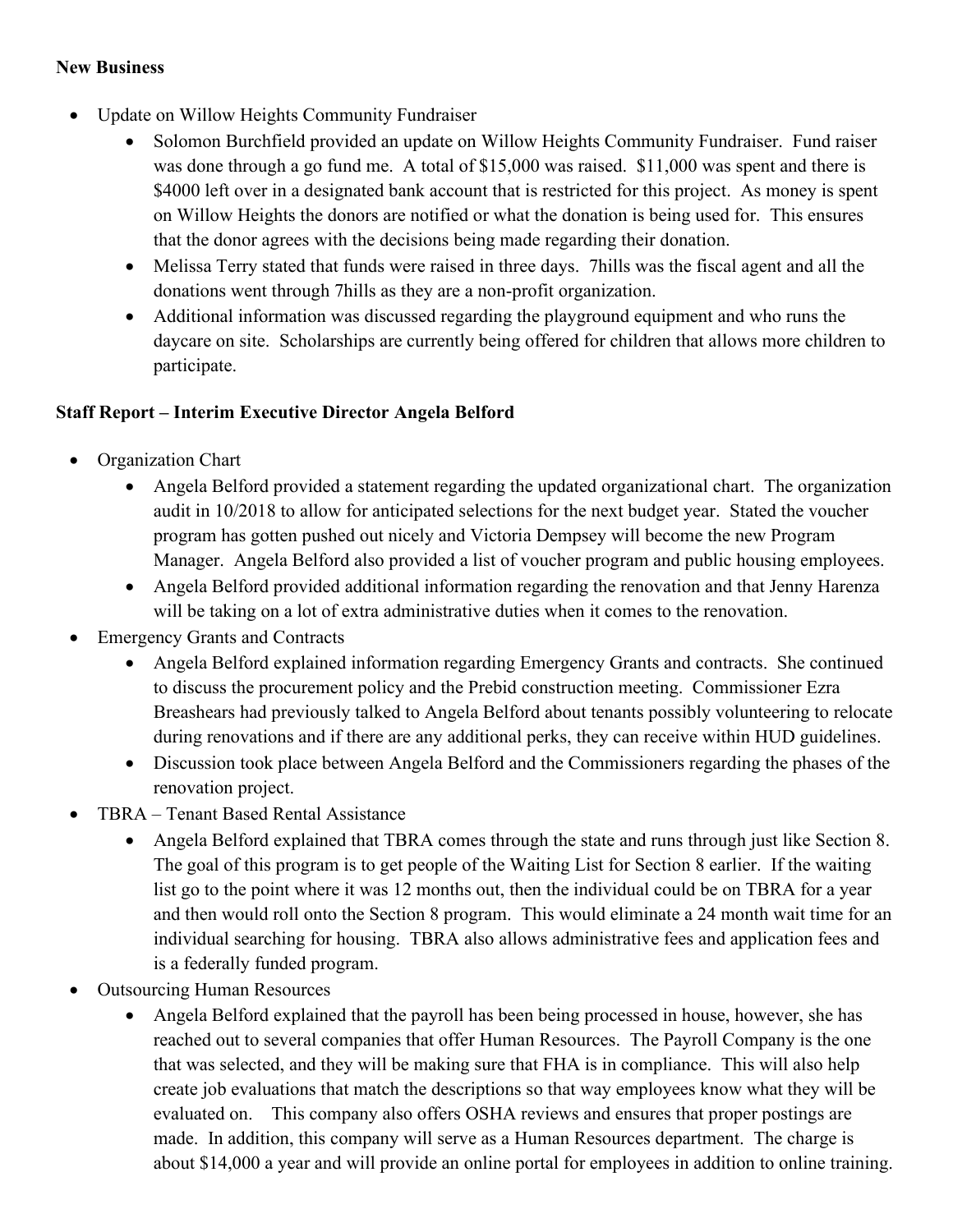- REACT Planning
	- Discussed the score from last year. Last year's score was 68%. Assigning staff to begin inspecting property early to discover needed improvements.
- Online Payments
	- Angela Belford discussed Online Payments and ACH deposits to Landlords. As of the 1st of the month FHA had received 16 payments that had been processed online. Lindsey Software had provided free door hangers that were placed on the doors of the resident's units. Angela also stated that the FHA processed ACH deposits with the largest landlords that accept Section 8 vouchers.
- Prioritizing people experiencing homelessness
	- The Commissioners and Angela Belford talked about adding priorities in order to help individuals experiencing homelessness. Melissa Terry stated that it is her understanding that the Board would have to make a decision to change the policy. Angela Belford and the Commissioners continued their discussion regarding the event that was being set up to introduce the topic of priorities and ending homelessness.
- Office Layout
	- Discussion took place between Angela Belford and the Commissioners regarding changes in the office and that the FHA can provide more privacy for briefings. Also discussed office hour changes and additional information about the moves when it comes to renovation time for Hillcrest Towers.
		- Melissa Terry opened the floor up for public comment.

New Business Involving Resolution #1138

- Discussion regarding if implementation of TBRA would affect any other grants. Outcome of discussion was that TBRA would not affect in other grants. It would actually create addition dollars into the budget.
	- Melissa Terry made a motion to pass Resolution #1138 and Evelyn Stafford seconded the motion, roll call completed, all commissioners were in favor. Motion approved.

New Business Involving Resolution #1139

- Discussion regarding the City of Fayetteville replacing water line. The City of Fayetteville has asked FHA to sell them some of the FHA's property in order to create an easement. This would allow the City to work on improving mobility and walkability. Also, Lucky McMahon stated the letter said the city will restore the area to the original condition it was in.
	- Melissa Terry stated an action item that allows JC to negotiate and bring back information in 3 weeks.
	- Melissa Terry made a motion to amend resolution  $\#1139$  to add in the 3<sup>rd</sup> paragraph in this resolution that allows Angela Belford to negotiate terms and sign necessary documents to sell property to the City of Fayetteville. Ezra Breashears seconded the motion, roll call completed, all commissioners were in favor. Motion approved.

Additional Business Regarding Financials Item E

• Approval of October FHA programs balance Sheets Income statements